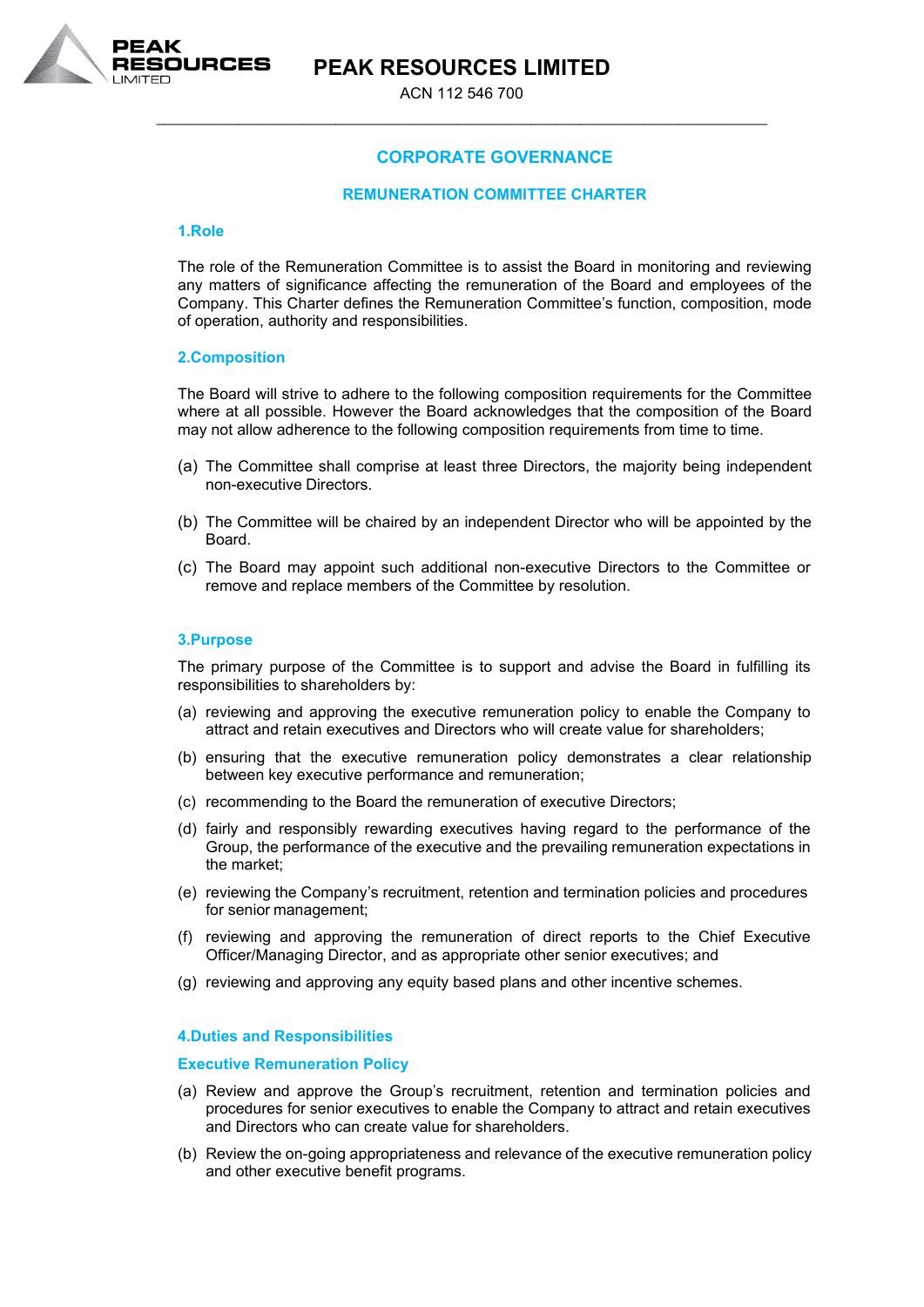

(c) Ensure that remuneration policies fairly and responsibly reward executives having regard to the performance of the Company, the performance of the executive and prevailing remuneration expectations in the market.

## **Executive Directors and Senior Management**

- (a) Consider and make recommendations to the Board on the remuneration for each executive Director (including base pay, incentive payments, equity awards, retirement rights, service contracts) having regard to the executive remuneration policy.
- (b) Review and approve the proposed remuneration (including incentive awards, equity awards and service contracts) for the direct reports of the Chief Executive Officer/Managing Director. As part of this review the Committee will oversee an annual performance evaluation of the senior executive team. This evaluation is based on specific criteria, including the business performance of the Company and its subsidiaries, whether strategic objectives are being achieved and the development of management and personnel.
- (c) Approve changes to the remuneration or contract terms of executive Directors and direct reports to the Chief Executive Officer/Managing Director.
- (d) Approve termination payments to executive Directors or direct reports to the Chief Executive Officer/Managing Director. Termination payments to other departing executives should be reported to the Committee at its next meeting.

## **Executive Incentive Plans (including Equity Based Plans)**

- (a) Review and approve the design of any executive incentive plans (Plans).
- (b) Review and approve any Plans that may be introduced in the light of legislative, regulatory and market developments.
- (c) For each Plan, determine each year whether awards will be made under that Plan.
- (d) Review and approve total proposed awards under each Plan.
- (e) In addition to considering awards to executive Directors and direct reports to the Chief Executive Officer/Managing Director, review and approve proposed awards under each Plan on an individual basis for executives as required under the rules governing each Plan or as determined by the Committee.
- (f) Review, approve and keep under review performance hurdles for each Plan.
- (g) Review, manage and disclose the policy (if any) under which participants to a Plan may be permitted (at the discretion of the Company) to enter into transactions (whether through the use of derivatives or otherwise) which limit the economic risk of participating in the Plan.

#### **Other**

The Committee shall perform other duties and activities that it or the Board considers appropriate.

#### **5.Meetings**

- (a) The Committee will meet at least once per year and additionally as circumstances may require.
- (b) Meetings are called by the Secretary as directed by the Board or at the request of the Chairman of the Committee.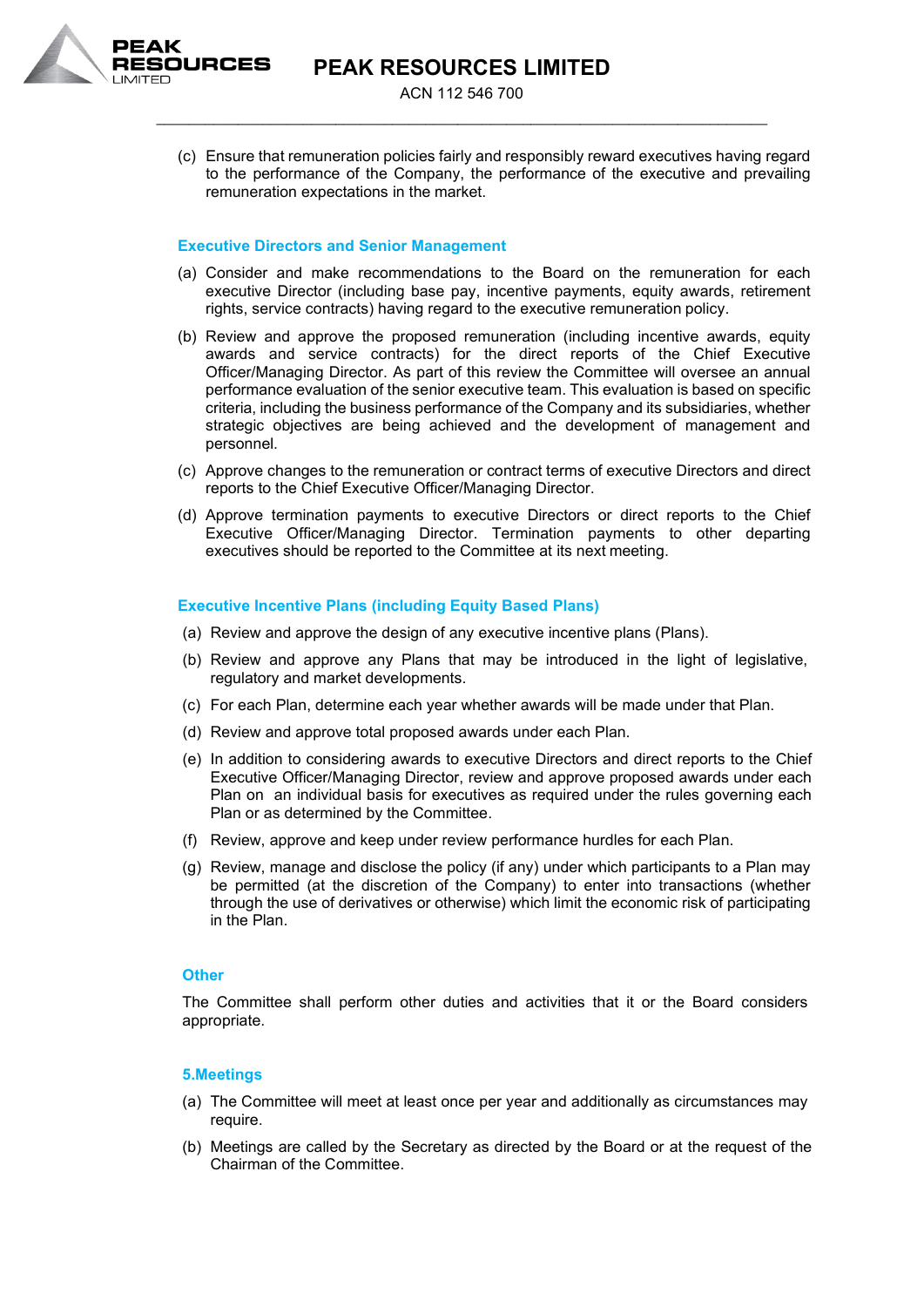

**PEAK RESOURCES LIMITED**

ACN 112 546 700 \_\_\_\_\_\_\_\_\_\_\_\_\_\_\_\_\_\_\_\_\_\_\_\_\_\_\_\_\_\_\_\_\_\_\_\_\_\_\_\_\_\_\_\_\_\_\_\_\_\_\_\_\_\_\_\_\_\_\_\_\_\_\_\_\_\_\_\_\_\_\_\_\_\_\_

- (c) A quorum shall comprise any two members of the Committee. In the absence of the Committee Chairman or appointed delegate, the members shall elect one of their members as Chairman.
- (d) Where deemed appropriate by the Chairman of the Committee, meetings and subsequent approvals may be held or concluded by way of a circular written resolution or a conference call.
- (e) Decisions will be based on a majority of votes with the Chairman having the casting vote.
- (f) The Committee may invite any executive management team members or other individuals, including external third parties, to attend meetings of the Committee, as they consider appropriate.

## **6.Secretary**

- (a) The Company Secretary or their nominee shall be the Secretary of the Committee, and shall attend meetings of the Committee as required.
- (b) The Secretary will be responsible for keeping the minutes of meeting of the Committee and circulating them to Committee members and to the other members of the Board.
- (c) The Secretary shall distribute supporting papers for each meeting of the Committee as far in advance as possible.

## **7.Reliance on Information or Professional or Expert Advice**

Each member of the Committee is entitled to rely on information, or professional or expert advice, to the extent permitted by law, given or prepared by:

- (a) an employee of the Group whom the member believes on reasonable grounds to be reliable and competent in relation to the matters concerned;
- (b) a professional adviser or expert in relation to matters that the member believes on reasonable grounds to be within the person's professional or expert competence; or
- (c) another Director or officer of the Group in relation to matters within the Director's or officer's authority.

# **8.Access to Advice**

- (a) Members of the Committee have rights of access to the books and records of the Company to enable them to discharge their duties as Committee members, except where the Board determines that such access would be adverse to the Company's interests.
- (b) The Committee may consult independent experts to assist it in carrying out its duties and responsibilities. Any costs incurred as a result of the Committee consulting an independent expert will be borne by the Company.

#### **9.Review of Charter**

- (a) The Board will conduct an annual review of the membership to ensure that the Committee has carried out its functions in an effective manner, and will update the Charter as required or as a result of new laws or regulations.
- (b) The Charter shall be made available to members on request, to senior management, to the external auditor and to other parties as deemed appropriate and will be posted to the Company's website.